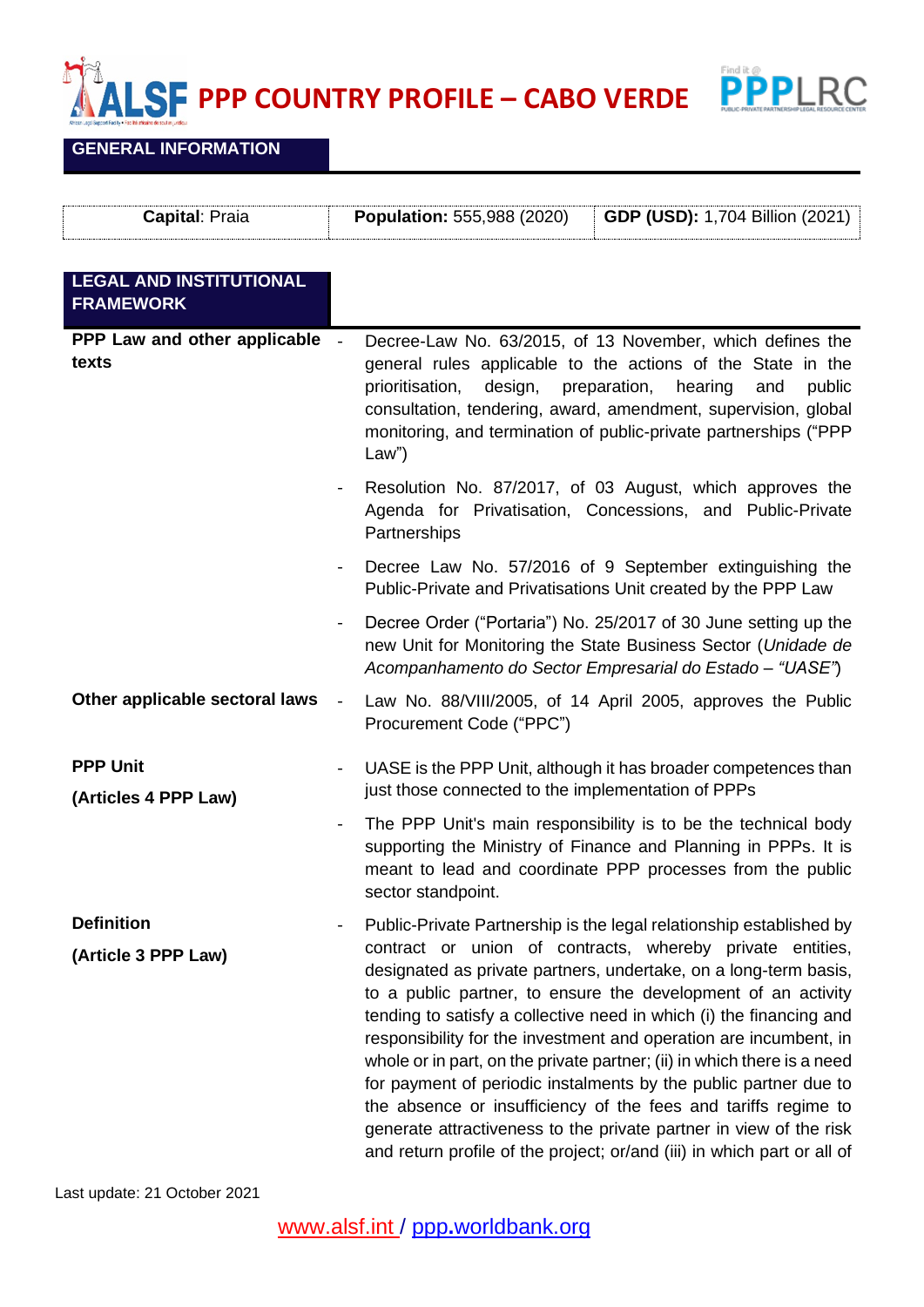## **PROFILE** – CABO VERDE  $\boxed{\textcolor{red}{\textbf{P}}\textcolor{red}{\textbf{P}}\textcolor{red}{\textbf{P}}\textcolor{red}{\textbf{P}}\textcolor{red}{\textbf{P}}\textcolor{red}{\textbf{P}}\textcolor{red}{\textbf{P}}\textcolor{red}{\textbf{P}}\textcolor{red}{\textbf{P}}\textcolor{red}{\textbf{P}}\textcolor{red}{\textbf{P}}\textcolor{red}{\textbf{P}}\textcolor{red}{\textbf{P}}\textcolor{red}{\textbf{P}}\textcolor{red}{\textbf{P}}\textcolor{red}{\textbf{P}}\textcolor{red}{\textbf{P}}\textcolor{red}{\textbf{P}}\text$

|                                                                                                 |                | construction,<br>the<br>engineering,<br>maintenance,<br>operation,<br>integration of suppliers, demand and financing (via own and third-<br>party capital) risks are allocated to the private partner (iv) which<br>may involve the performance of works and services of a high<br>degree of specialisation and technical complexity                                                                   |
|-------------------------------------------------------------------------------------------------|----------------|--------------------------------------------------------------------------------------------------------------------------------------------------------------------------------------------------------------------------------------------------------------------------------------------------------------------------------------------------------------------------------------------------------|
| <b>General Principles</b><br>(Article 3 (2) and 7 PPP Law)                                      |                | Efficiency in the fulfilment of public missions and in the use of the<br>public resources                                                                                                                                                                                                                                                                                                              |
|                                                                                                 | $\blacksquare$ | Respect for the interests and rights of the recipients of services<br>and the private entities entrusted with their execution                                                                                                                                                                                                                                                                          |
|                                                                                                 | $\blacksquare$ | Non-delegate of regulatory and jurisdictional functions and<br>exercise of police power                                                                                                                                                                                                                                                                                                                |
|                                                                                                 | $\blacksquare$ | Budgetary and fiscal responsibility in the conclusion and<br>implementation of partnerships                                                                                                                                                                                                                                                                                                            |
|                                                                                                 | $\blacksquare$ | Transparency of procedures and decisions                                                                                                                                                                                                                                                                                                                                                               |
|                                                                                                 |                | Allocation of risks according to the parties' ability to manage them<br>more efficiently                                                                                                                                                                                                                                                                                                               |
|                                                                                                 |                | Financial sustainability and socio-economic benefits of the PPP<br>project                                                                                                                                                                                                                                                                                                                             |
|                                                                                                 |                | Effectiveness in the forms of control of the evaluation of the<br>private partner by the public partner, citizens, and users                                                                                                                                                                                                                                                                           |
| <b>Tendering</b><br>Contracting<br>and<br>procedures/Choice<br>of<br>the<br>private partnership | $\blacksquare$ | The choice of the procedure for the formation of the partnership<br>contract must observe the regime in the Public Procurement<br>Code                                                                                                                                                                                                                                                                 |
| (Article 6(2) 17 PPP Law<br>Article 29-39 PPC)                                                  |                | The procedure is monitored by the PPP Unit "UASE", which<br>assumes the role of assisting the contracting authority in the<br>procedure                                                                                                                                                                                                                                                                |
|                                                                                                 |                | Five procedures are provided for and described in the Public<br>Procurement Code (Art. 29): (i) Exemption from holding a public<br>tender (Art. 35); Choice of Public Tender in two phases (Art. 36);<br>(iii) Choice of the restricted tender procedure by prior qualification<br>(Art. 37); (iv) Choice of the restricted tendering procedure (Art.<br>38); and (v) Choice of direct award (Art. 39) |
| <b>Project Evaluation</b><br>(Article 13 PPP Law)                                               |                | The PPP project evaluation comprises the following phases: (i)<br>preliminary proposal and expression of interest from the private<br>sector; (ii) pre-feasibility studies; (iii) feasibility studies; (iv) public<br>hearing and consultation. The authorisation of the project is the<br>responsibility of the Council of Ministers (Art. 13.25)                                                     |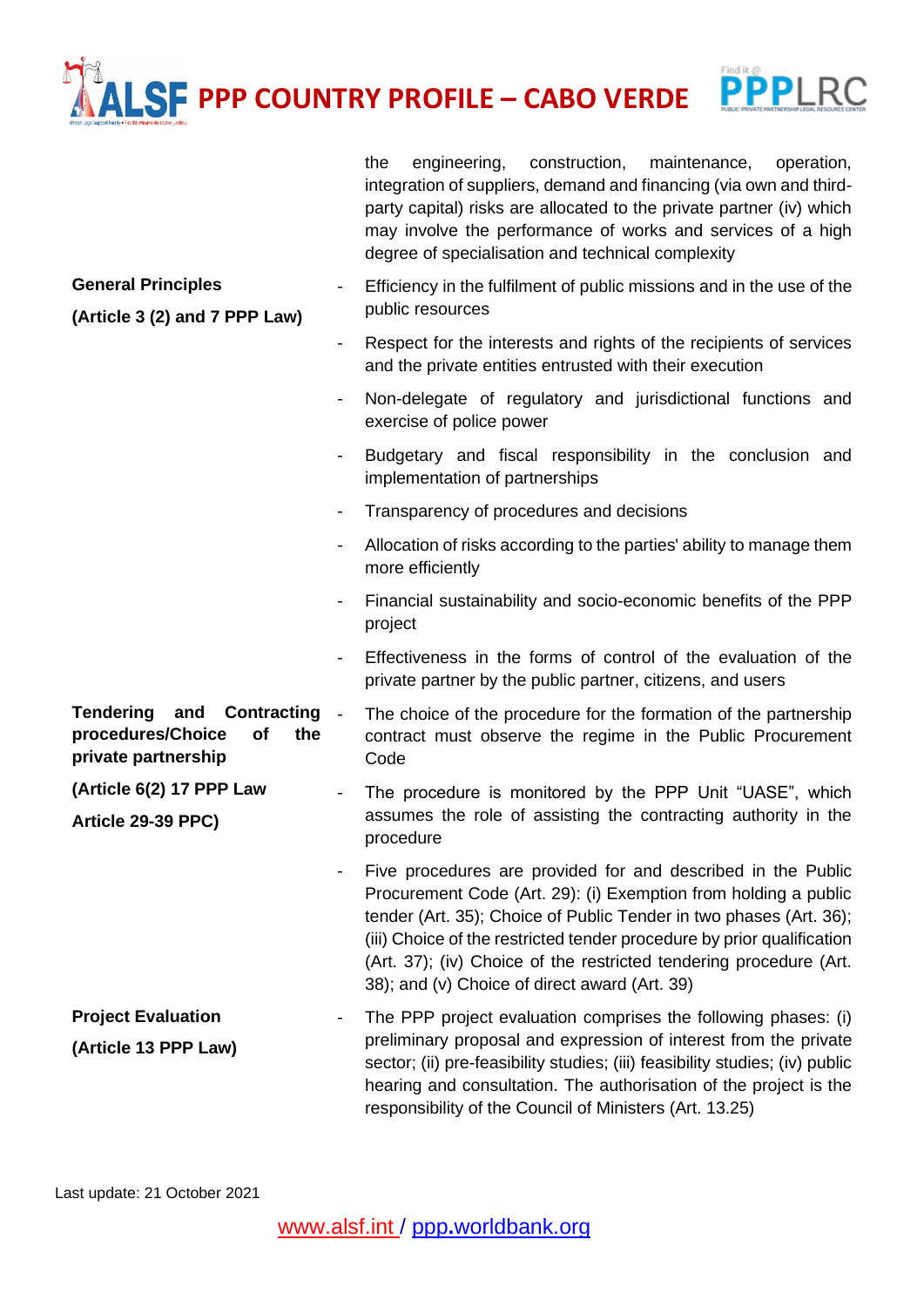## **LSF PPP COUNTRY PROFILE - CABO VERDE PPPLRC**



Last update: 21 October 2021